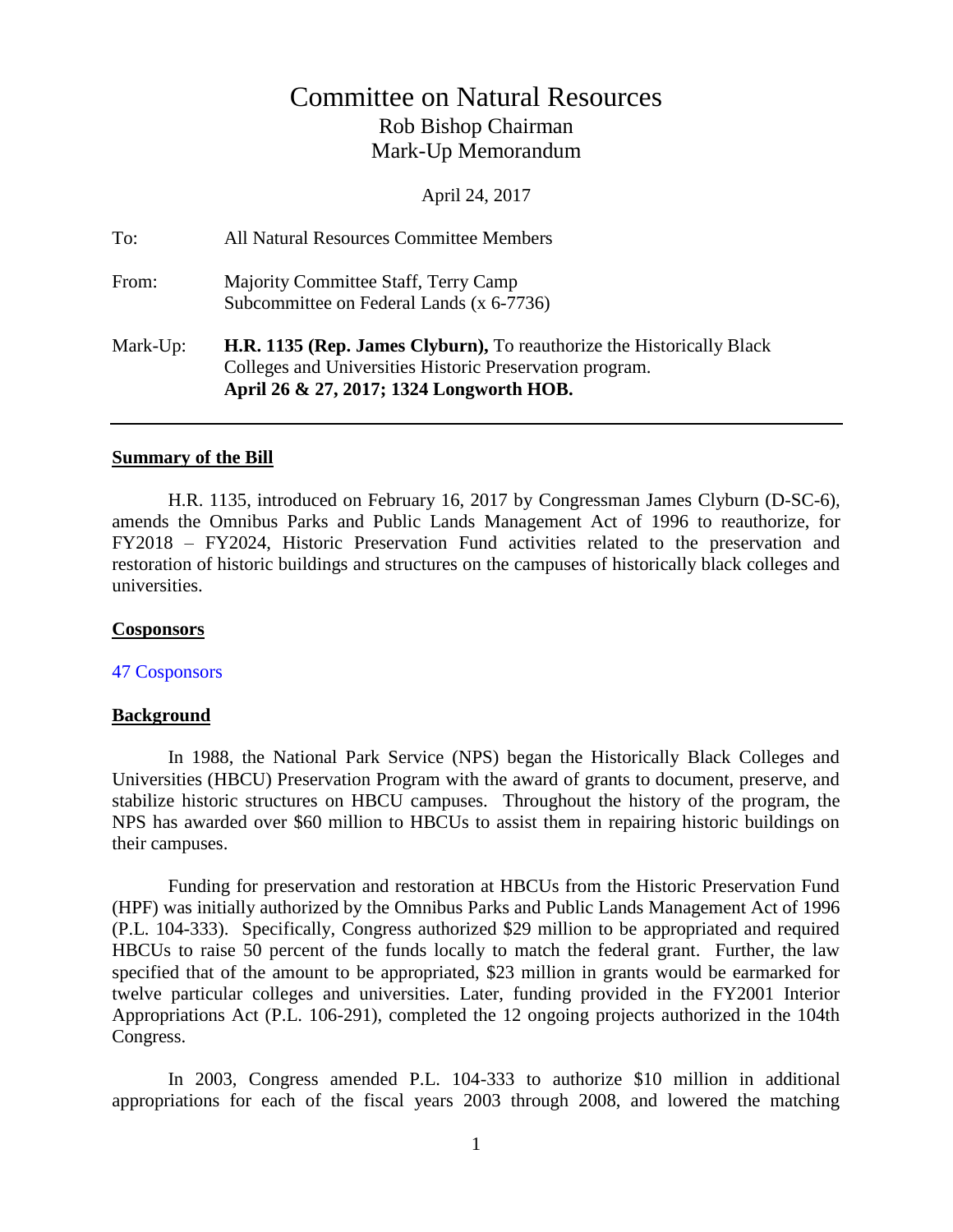requirement to 30 percent. Although funding was authorized, Congress did not appropriate the full \$10 million in each of those years (FY2003-FY2008). Instead, Congress appropriated \$0 in FY2003, \$2.96 million in FY2004, \$3.45 million in FY2005, \$2.96 million in FY2006, and \$0 in FY2007 and FY2008.

Since FY2008, no further appropriations were authorized for HBCUs from the HPF. However, in supplemental appropriations for FY2009 in the American Recovery and Reinvestment Act of 2009 (P.L. 111-5), Congress appropriated an additional \$15 million for HBCUs (and waived the nonfederal matching requirement for these funds).

Representative Clyburn introduced a nearly identical bill, H.R. 295, in the 114th Congress. On February 11, 2016, the Subcommittee on Federal Lands held a hearing on the bill, and on March 16, 2016, the Committee on Natural Resources voted to report the bill, with amendments, to the full House. The bill later passed in the House by voice vote on September 12, 2016.

## **Major Provisions**

 Reauthorizes the Historically Black Colleges and Universities Historic Preservation program for a period of seven years.

# **Cost**

 $\overline{a}$ 

In the 114th Congress, the Congressional Budget Office estimated that implementing H.R. 295, a bill nearly identical to H.R. 1135, would cost about \$3 million a year and \$12 million over the 2017-2021 period, assuming appropriation of the estimated amounts.<sup>1</sup>

## **Administration Position**

In testimony before the Subcommittee on Federal lands on February 11, 2016, the National Park Service expressed support for H.R. 295, a bill nearly identical to H.R. 1135.<sup>2</sup>

## **Anticipated Amendments**

None.

<sup>&</sup>lt;sup>1</sup> [https://www.cbo.gov/publication/51464.](https://www.cbo.gov/publication/51464)

<sup>&</sup>lt;sup>2</sup> Statement of Dr. Stephanie Toothman on H.R. 295, Subcommittee on Federal Lands Legislative Hearing on February 11, 2016, [http://naturalresources.house.gov/uploadedfiles/testimony\\_toothman.pdf](http://naturalresources.house.gov/uploadedfiles/testimony_toothman.pdf)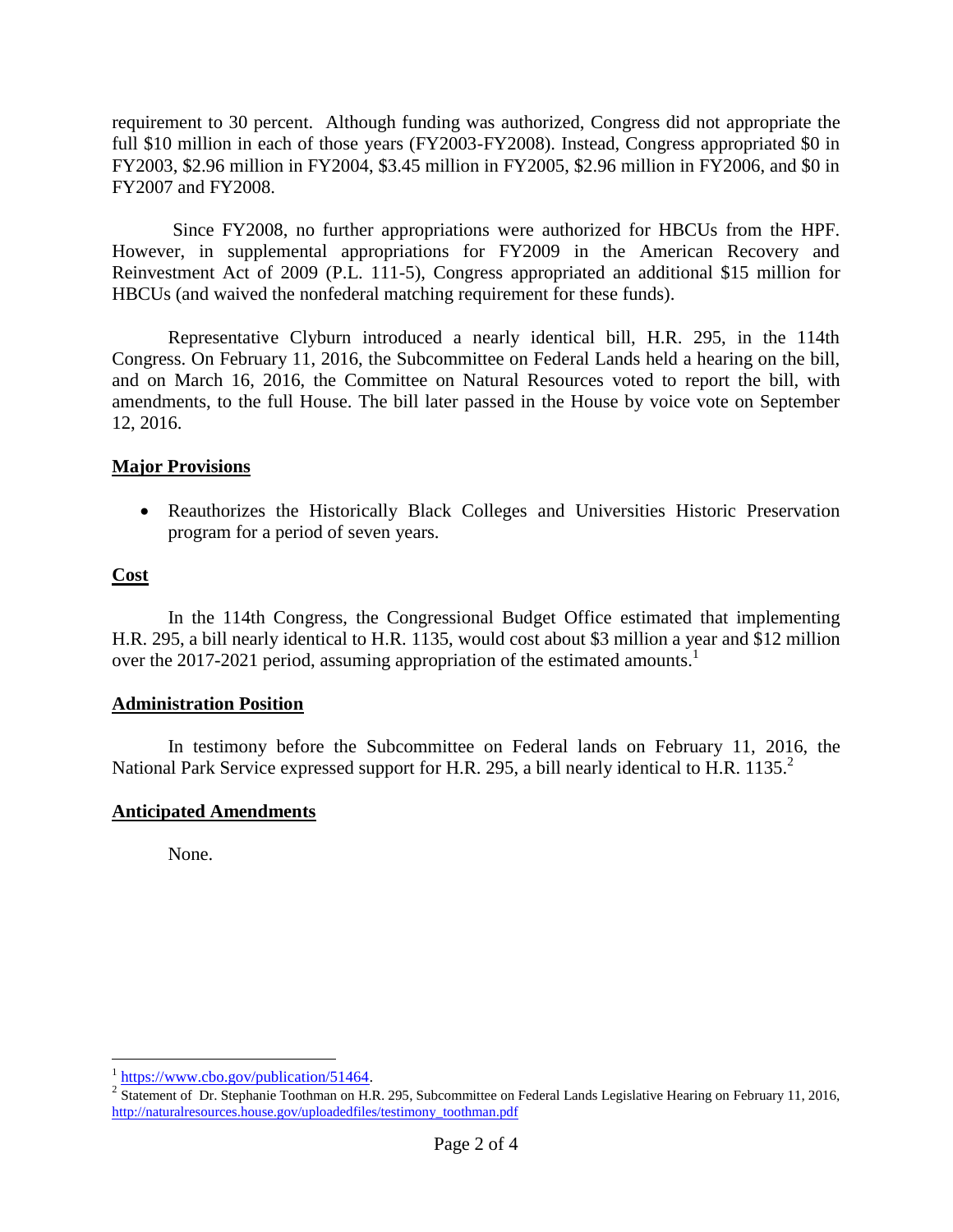### **Effect on Current Law (Ramseyer)**

#### **Showing Current Law as Amended by H.R. 1135**

[new text highlighted in **yellow**; deleted text bracketed and highlighted in **blue**]

## **Section 507 of Public Law 104-333, Omnibus Parks and Public Lands Management Act of 1996**

#### **SEC. 507. HISTORICALLY BLACK COLLEGES AND UNIVERSITIES HISTORIC BUILDING RESTORATION AND PRESERVATION.**

(a) Authority To Make Grants.-From the amounts made available to carry out the National Historic Preservation Act [see 54 U.S.C. 300101 et seq.], the Secretary of the Interior shall make grants in accordance with this section to eligible historically black colleges and universities for the preservation and restoration of historic buildings and structures on the campus of these institutions.

(b) Grant Conditions.-Grants made under subsection (a) shall be subject to the condition that the grantee covenants, for the period of time specified by the Secretary, that-

(1) no alteration will be made in the property with respect to which the grant is made without the concurrence of the Secretary; and

(2) reasonable public access to the property with respect to which the grant is made will be permitted by the grantee for interpretive and educational purposes.

(c) Matching Requirement for Buildings and Structures Listed on the National Register of Historic Places.-

(1) In general.-Except as provided by paragraphs (2) and (3), the Secretary may obligate funds made available under this section for a grant with respect to a building or structure listed on, or eligible for listing on, the National Register of Historic Places only if the grantee agrees to match, from funds derived from non-Federal sources, the amount of the grant with an amount that is equal or greater than the grant.

(2) Waiver.-The Secretary may waive paragraphs (1) and (3) with respect to a grant if the Secretary determines from circumstances that an extreme emergency exists or that such a waiver is in the public interest to assure the preservation of historically significant resources.

(3) Exception.-The Secretary shall not obligate funds made available under subsection (d)(2) for a grant with respect to a building or structure listed on, or eligible for listing on, the National Register of Historic Places unless the grantee agrees to provide, from funds derived from non-Federal sources, an amount that is equal to 30 percent of the total cost of the project for which the grant is provided.

(d) Funding Provision.-

(1) In general.-Under section 108 of the National Historic Preservation Act [see 54 U.S.C. 303101 to 303103], \$29,000,000 shall be made available to carry out the purposes of this section. Of amounts made available pursuant to this section, \$5,000,000 shall be available